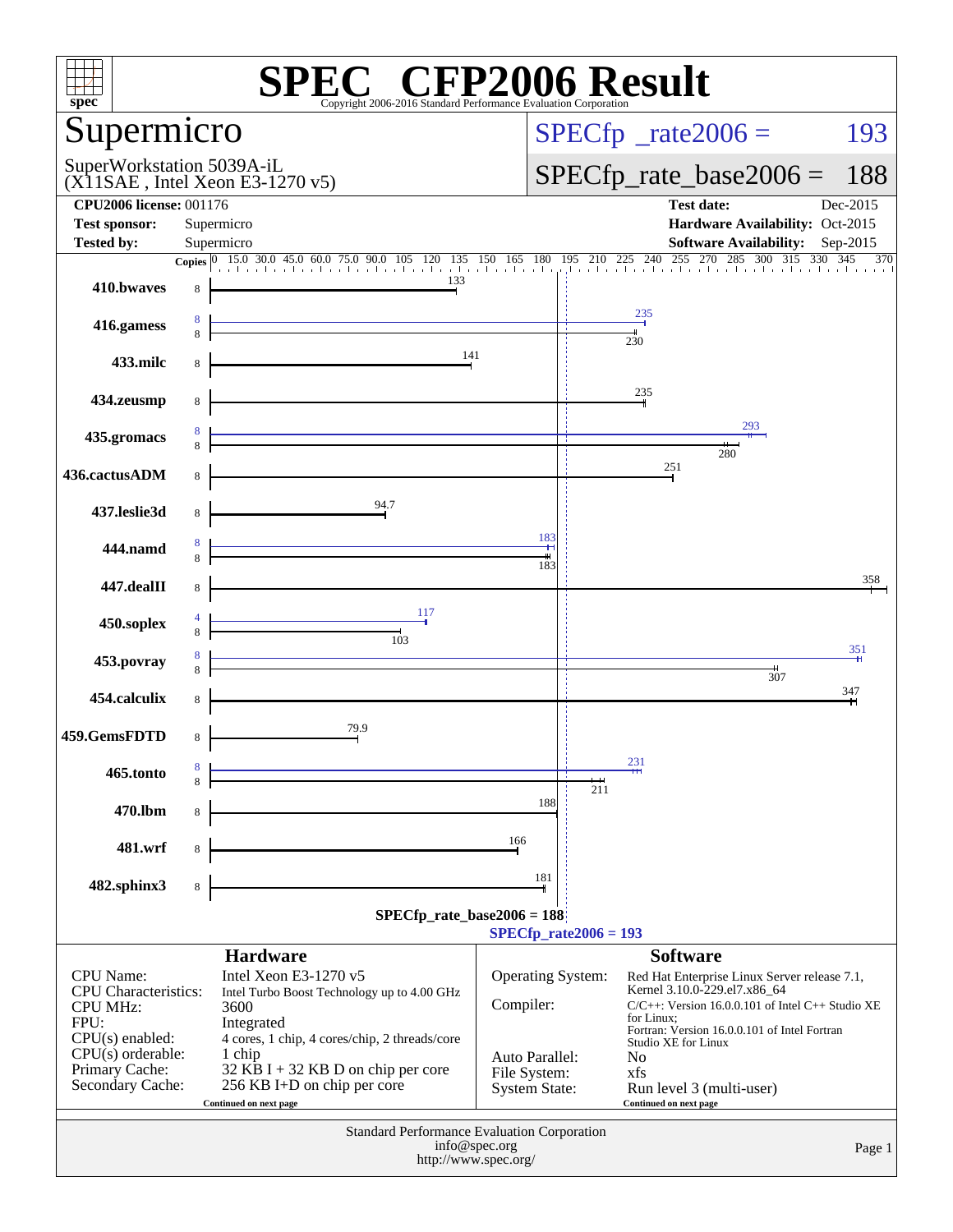

# Supermicro

#### (X11SAE , Intel Xeon E3-1270 v5) SuperWorkstation 5039A-iL

 $SPECTp_rate2006 = 193$ 

#### [SPECfp\\_rate\\_base2006 =](http://www.spec.org/auto/cpu2006/Docs/result-fields.html#SPECfpratebase2006) 188

| <b>CPU2006 license: 001176</b> |                                    |                       | Dec-2015<br><b>Test date:</b>               |  |  |  |  |
|--------------------------------|------------------------------------|-----------------------|---------------------------------------------|--|--|--|--|
| <b>Test sponsor:</b>           | Supermicro                         |                       | Hardware Availability: Oct-2015             |  |  |  |  |
| <b>Tested by:</b>              | Supermicro                         |                       | <b>Software Availability:</b><br>$Sep-2015$ |  |  |  |  |
| L3 Cache:                      | 8 MB I+D on chip per chip          | <b>Base Pointers:</b> | $32/64$ -bit                                |  |  |  |  |
| Other Cache:                   | None                               | Peak Pointers:        | $32/64$ -bit                                |  |  |  |  |
| Memory:                        | 64 GB (4 x 16 GB 2Rx8 PC4-2133P-E) | Other Software:       | None                                        |  |  |  |  |
| Disk Subsystem:                | 1 x 1000 GB SATA III, 7200 RPM     |                       |                                             |  |  |  |  |
| Other Hardware:                | None                               |                       |                                             |  |  |  |  |

|                                                                                                          |               |                |       |                |       | <b>Results Table</b> |       |               |                |              |                |              |                |              |
|----------------------------------------------------------------------------------------------------------|---------------|----------------|-------|----------------|-------|----------------------|-------|---------------|----------------|--------------|----------------|--------------|----------------|--------------|
|                                                                                                          | <b>Base</b>   |                |       |                |       | <b>Peak</b>          |       |               |                |              |                |              |                |              |
| <b>Benchmark</b>                                                                                         | <b>Copies</b> | <b>Seconds</b> | Ratio | <b>Seconds</b> | Ratio | <b>Seconds</b>       | Ratio | <b>Copies</b> | <b>Seconds</b> | <b>Ratio</b> | <b>Seconds</b> | <b>Ratio</b> | <b>Seconds</b> | <b>Ratio</b> |
| 410.bwayes                                                                                               | 8             | 815            | 133   | 814            | 134   | 815                  | 133   | 8             | 815            | 133          | 814            | 134          | 815            | 133          |
| 416.gamess                                                                                               | 8             | 681            | 230   | 678            | 231   | 681                  | 230   | 8             | 665            | 236          | 666            | 235          | 666            | 235          |
| $433$ .milc                                                                                              | 8             | 520            | 141   | 519            | 141   | 520                  | 141   | 8             | 520            | 141          | 519            | 141          | 520            | 141          |
| 434.zeusmp                                                                                               | 8             | 310            | 235   | 310            | 235   | 309                  | 236   | 8             | 310            | 235          | 310            | 235          | 309            | 236          |
| 435.gromacs                                                                                              | 8             | 205            | 278   | 204            | 280   | 199                  | 287   | 8             | 196            | 292          | 190            | 301          | 195            | 293          |
| 436.cactusADM                                                                                            | 8             | 382            | 250   | 381            | 251   | 381                  | 251   | 8             | 382            | 250          | 381            | 251          | 381            | 251          |
| 437.leslie3d                                                                                             | 8             | 794            | 94.7  | 793            | 94.8  | 794                  | 94.7  | 8             | 794            | 94.7         | 793            | 94.8         | 794            | 94.7         |
| 444.namd                                                                                                 | 8             | 353            | 182   | 351            | 183   | 348                  | 184   | 8             | 351            | 183          | 350            | 183          | 345            | 186          |
| 447.dealII                                                                                               | 8             | 256            | 358   | 250            | 367   | 255                  | 358   | 8             | 256            | 358          | 250            | 367          | 255            | 358          |
| $450$ .soplex                                                                                            | 8             | 649            | 103   | 648            | 103   | 649                  | 103   | 4             | 286            | 116          | 285            | 117          | 285            | 117          |
| 453.povray                                                                                               | 8             | 139            | 306   | 138            | 307   | 138                  | 307   | 8             | 121            | 353          | 121            | 351          | 121            | 351          |
| 454.calculix                                                                                             | 8             | 190            | 347   | 189            | 350   | 190                  | 347   | 8             | 190            | 347          | 189            | 350          | <b>190</b>     | 347          |
| 459.GemsFDTD                                                                                             | 8             | 1063           | 79.9  | 1063           | 79.9  | 1062                 | 79.9  | 8             | 1063           | 79.9         | 1063           | 79.9         | 1062           | 79.9         |
| $465$ .tonto                                                                                             | 8             | 372            | 211   | 380            | 207   | 369                  | 214   | 8             | 337            | 234          | 341            | 231          | 343            | 229          |
| 470.1bm                                                                                                  | 8             | 586            | 188   | 586            | 188   | 586                  | 188   | 8             | 586            | 188          | 586            | 188          | 586            | 188          |
| 481.wrf                                                                                                  | 8             | 537            | 166   | 537            | 166   | 536                  | 167   | 8             | 537            | 166          | 537            | 166          | 536            | 167          |
| $482$ .sphinx $3$                                                                                        | 8             | 860            | 181   | 863            | 181   | 863                  | 181   | 8             | 860            | 181          | 863            | 181          | 863            | 181          |
| Results appear in the order in which they were run. Bold underlined text indicates a median measurement. |               |                |       |                |       |                      |       |               |                |              |                |              |                |              |

#### **[Submit Notes](http://www.spec.org/auto/cpu2006/Docs/result-fields.html#SubmitNotes)**

 The taskset mechanism was used to bind copies to processors. The config file option 'submit' was used to generate taskset commands to bind each copy to a specific processor. For details, please see the config file.

#### **[Operating System Notes](http://www.spec.org/auto/cpu2006/Docs/result-fields.html#OperatingSystemNotes)**

Stack size set to unlimited using "ulimit -s unlimited"

#### **[Platform Notes](http://www.spec.org/auto/cpu2006/Docs/result-fields.html#PlatformNotes)**

 Sysinfo program /home/cpu2006/config/sysinfo.rev6914 \$Rev: 6914 \$ \$Date:: 2014-06-25 #\$ e3fbb8667b5a285932ceab81e28219e1 running on localhost.localdomain Tue Dec 15 06:16:39 2015

Continued on next page

Standard Performance Evaluation Corporation [info@spec.org](mailto:info@spec.org) <http://www.spec.org/>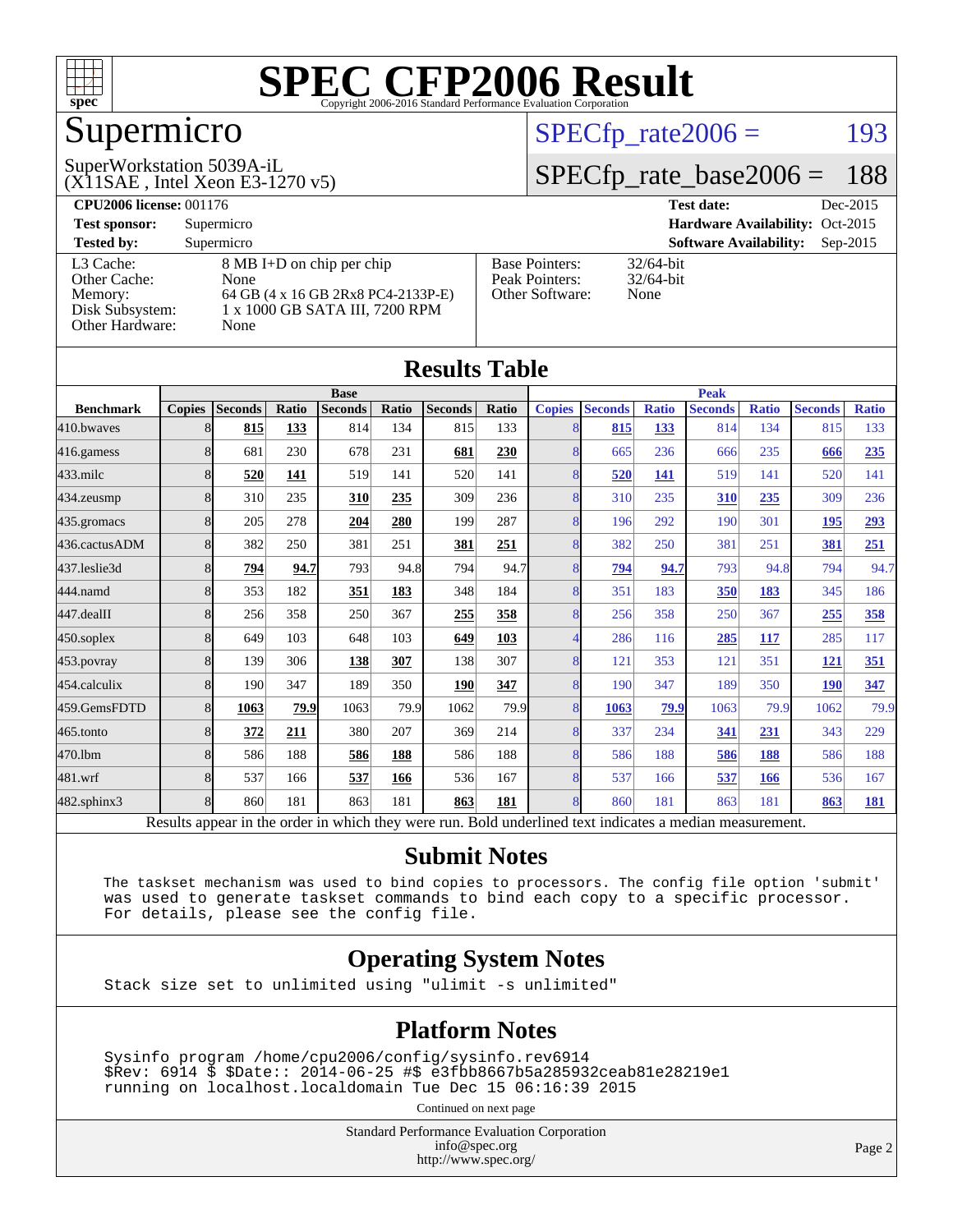

### Supermicro

 $SPECTp\_rate2006 = 193$ 

(X11SAE , Intel Xeon E3-1270 v5) SuperWorkstation 5039A-iL

[SPECfp\\_rate\\_base2006 =](http://www.spec.org/auto/cpu2006/Docs/result-fields.html#SPECfpratebase2006) 188

**[Tested by:](http://www.spec.org/auto/cpu2006/Docs/result-fields.html#Testedby)** Supermicro **Supermicro [Software Availability:](http://www.spec.org/auto/cpu2006/Docs/result-fields.html#SoftwareAvailability)** Sep-2015

**[CPU2006 license:](http://www.spec.org/auto/cpu2006/Docs/result-fields.html#CPU2006license)** 001176 **[Test date:](http://www.spec.org/auto/cpu2006/Docs/result-fields.html#Testdate)** Dec-2015 **[Test sponsor:](http://www.spec.org/auto/cpu2006/Docs/result-fields.html#Testsponsor)** Supermicro Supermicro **[Hardware Availability:](http://www.spec.org/auto/cpu2006/Docs/result-fields.html#HardwareAvailability)** Oct-2015

#### **[Platform Notes \(Continued\)](http://www.spec.org/auto/cpu2006/Docs/result-fields.html#PlatformNotes)**

Standard Performance Evaluation Corporation [info@spec.org](mailto:info@spec.org) <http://www.spec.org/> This section contains SUT (System Under Test) info as seen by some common utilities. To remove or add to this section, see: <http://www.spec.org/cpu2006/Docs/config.html#sysinfo> From /proc/cpuinfo model name : Intel $(R)$  Xeon $(R)$  CPU E3-1270 v5 @ 3.60GHz 1 "physical id"s (chips) 8 "processors" cores, siblings (Caution: counting these is hw and system dependent. The following excerpts from /proc/cpuinfo might not be reliable. Use with caution.) cpu cores : 4 siblings : 8 physical 0: cores 0 1 2 3 cache size : 8192 KB From /proc/meminfo MemTotal: 65622072 kB<br>HugePages Total: 0 HugePages\_Total: 0<br>Hugepagesize: 2048 kB Hugepagesize: From /etc/\*release\* /etc/\*version\* os-release: NAME="Red Hat Enterprise Linux Server" VERSION="7.1 (Maipo)" ID="rhel" ID\_LIKE="fedora" VERSION\_ID="7.1" PRETTY\_NAME="Red Hat Enterprise Linux Server 7.1 (Maipo)" ANSI\_COLOR="0;31" CPE\_NAME="cpe:/o:redhat:enterprise\_linux:7.1:GA:server" redhat-release: Red Hat Enterprise Linux Server release 7.1 (Maipo) system-release: Red Hat Enterprise Linux Server release 7.1 (Maipo) system-release-cpe: cpe:/o:redhat:enterprise\_linux:7.1:ga:server uname -a: Linux localhost.localdomain 3.10.0-229.el7.x86\_64 #1 SMP Thu Jan 29 18:37:38 EST 2015 x86\_64 x86\_64 x86\_64 GNU/Linux run-level 3 Dec 14 22:33 SPEC is set to: /home/cpu2006<br>Filesystem Type Type Size Used Avail Use% Mounted on<br>xfs 850G 11G 839G 2% /home /dev/mapper/rhel-home xfs 850G Additional information from dmidecode: Warning: Use caution when you interpret this section. The 'dmidecode' program reads system data which is "intended to allow hardware to be accurately determined", but the intent may not be met, as there are frequent changes to hardware, firmware, and the "DMTF SMBIOS" standard. Continued on next page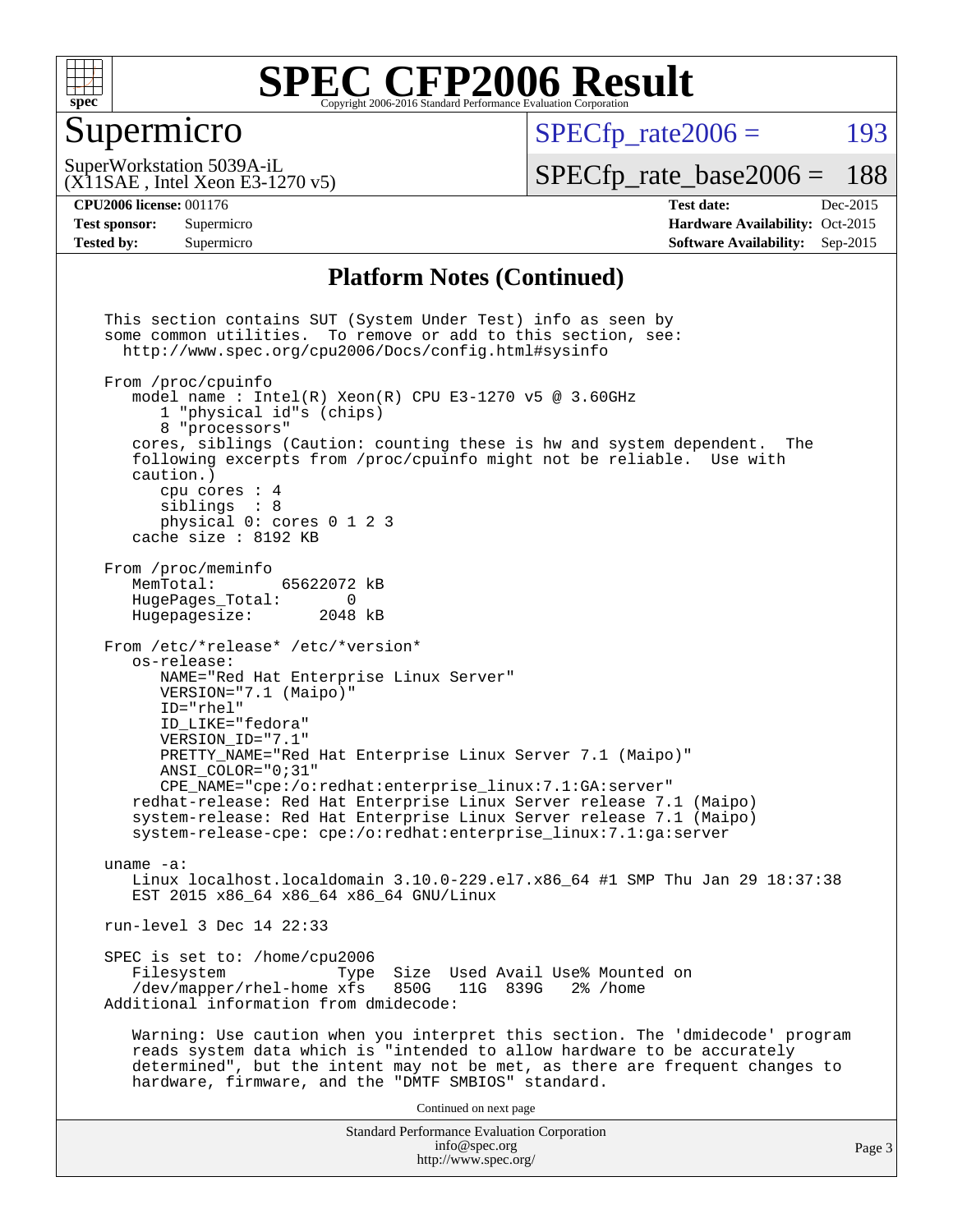

#### Supermicro

 $SPECTp\_rate2006 = 193$ 

(X11SAE , Intel Xeon E3-1270 v5) SuperWorkstation 5039A-iL

[SPECfp\\_rate\\_base2006 =](http://www.spec.org/auto/cpu2006/Docs/result-fields.html#SPECfpratebase2006) 188

**[CPU2006 license:](http://www.spec.org/auto/cpu2006/Docs/result-fields.html#CPU2006license)** 001176 **[Test date:](http://www.spec.org/auto/cpu2006/Docs/result-fields.html#Testdate)** Dec-2015

**[Test sponsor:](http://www.spec.org/auto/cpu2006/Docs/result-fields.html#Testsponsor)** Supermicro Supermicro **[Hardware Availability:](http://www.spec.org/auto/cpu2006/Docs/result-fields.html#HardwareAvailability)** Oct-2015 **[Tested by:](http://www.spec.org/auto/cpu2006/Docs/result-fields.html#Testedby)** Supermicro **Supermicro [Software Availability:](http://www.spec.org/auto/cpu2006/Docs/result-fields.html#SoftwareAvailability)** Sep-2015

#### **[Platform Notes \(Continued\)](http://www.spec.org/auto/cpu2006/Docs/result-fields.html#PlatformNotes)**

 BIOS American Megatrends Inc. 1.0 11/09/2015 Memory: 4x Samsung M391A2K43BB1-CPB 16 GB 2 rank 2133 MHz

(End of data from sysinfo program)

#### **[General Notes](http://www.spec.org/auto/cpu2006/Docs/result-fields.html#GeneralNotes)**

Environment variables set by runspec before the start of the run: LD\_LIBRARY\_PATH = "/home/cpu2006/libs/32:/home/cpu2006/libs/64:/home/cpu2006/sh"

 Binaries compiled on a system with 1x Intel Core i5-4670K CPU + 32GB memory using RedHat EL 7.1 Transparent Huge Pages enabled with: echo always > /sys/kernel/mm/transparent\_hugepage/enabled

#### **[Base Compiler Invocation](http://www.spec.org/auto/cpu2006/Docs/result-fields.html#BaseCompilerInvocation)**

[C benchmarks](http://www.spec.org/auto/cpu2006/Docs/result-fields.html#Cbenchmarks):  $-m64$ 

[C++ benchmarks:](http://www.spec.org/auto/cpu2006/Docs/result-fields.html#CXXbenchmarks) [icpc -m64](http://www.spec.org/cpu2006/results/res2016q1/cpu2006-20151217-38475.flags.html#user_CXXbase_intel_icpc_64bit_bedb90c1146cab66620883ef4f41a67e)

[Fortran benchmarks](http://www.spec.org/auto/cpu2006/Docs/result-fields.html#Fortranbenchmarks): [ifort -m64](http://www.spec.org/cpu2006/results/res2016q1/cpu2006-20151217-38475.flags.html#user_FCbase_intel_ifort_64bit_ee9d0fb25645d0210d97eb0527dcc06e)

[Benchmarks using both Fortran and C](http://www.spec.org/auto/cpu2006/Docs/result-fields.html#BenchmarksusingbothFortranandC):<br>icc -m64 ifort -m64  $-m64$  ifort  $-m64$ 

#### **[Base Portability Flags](http://www.spec.org/auto/cpu2006/Docs/result-fields.html#BasePortabilityFlags)**

| 410.bwaves: -DSPEC CPU LP64                 |  |
|---------------------------------------------|--|
| 416.gamess: -DSPEC_CPU_LP64                 |  |
| 433.milc: -DSPEC CPU LP64                   |  |
| 434.zeusmp: -DSPEC_CPU_LP64                 |  |
| 435.gromacs: -DSPEC_CPU_LP64 -nofor_main    |  |
| 436.cactusADM: -DSPEC CPU LP64 -nofor main  |  |
| 437.leslie3d: -DSPEC CPU LP64               |  |
| 444.namd: - DSPEC_CPU_LP64                  |  |
| 447.dealII: -DSPEC_CPU LP64                 |  |
| 450.soplex: -DSPEC_CPU_LP64                 |  |
| 453.povray: -DSPEC_CPU_LP64                 |  |
| 454.calculix: - DSPEC CPU LP64 - nofor main |  |
| 459.GemsFDTD: -DSPEC_CPU_LP64               |  |
| 465.tonto: -DSPEC_CPU_LP64                  |  |

Continued on next page

Standard Performance Evaluation Corporation [info@spec.org](mailto:info@spec.org) <http://www.spec.org/>

Page 4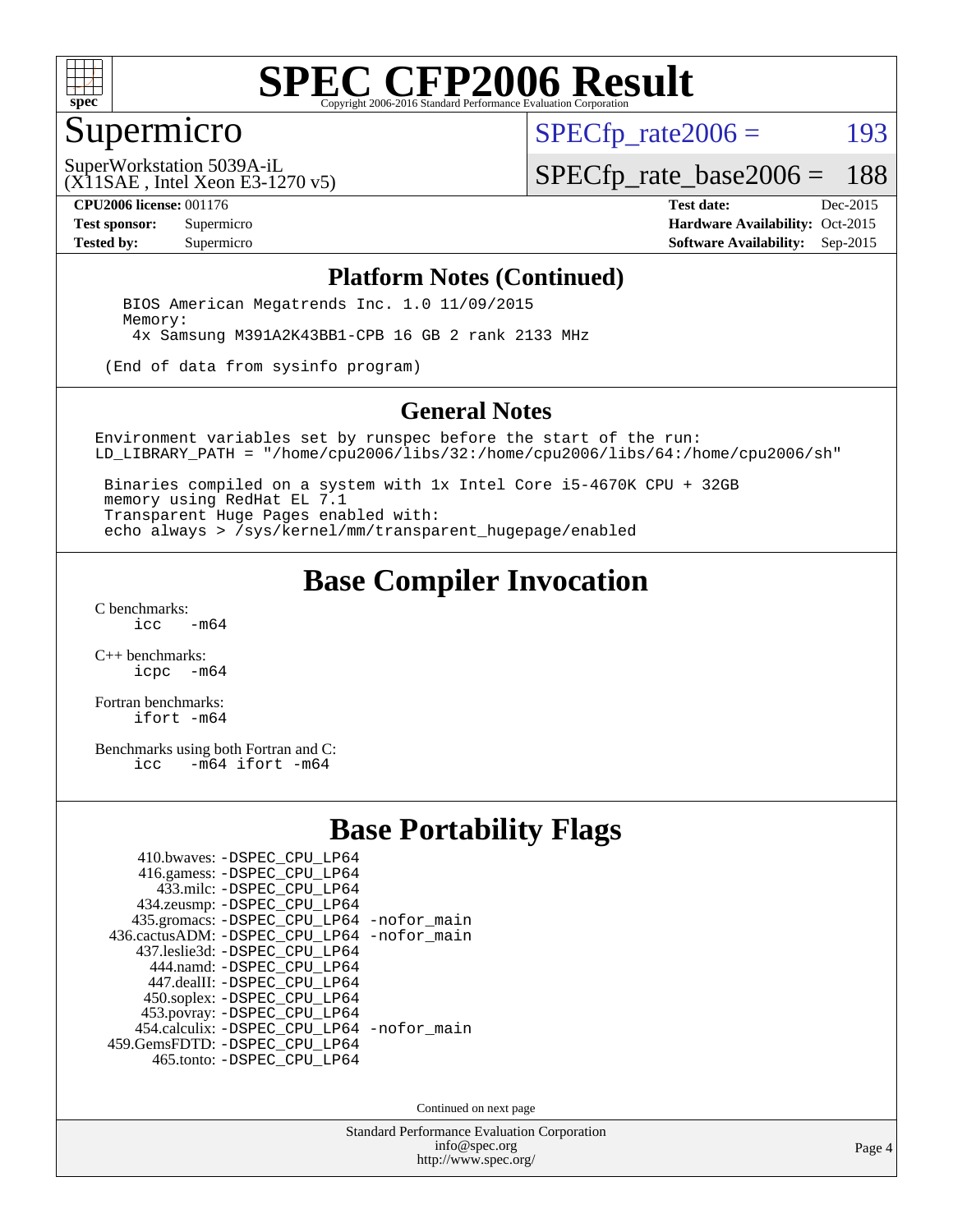

### Supermicro

 $SPECTp\_rate2006 = 193$ 

(X11SAE , Intel Xeon E3-1270 v5) SuperWorkstation 5039A-iL

[SPECfp\\_rate\\_base2006 =](http://www.spec.org/auto/cpu2006/Docs/result-fields.html#SPECfpratebase2006) 188

**[CPU2006 license:](http://www.spec.org/auto/cpu2006/Docs/result-fields.html#CPU2006license)** 001176 **[Test date:](http://www.spec.org/auto/cpu2006/Docs/result-fields.html#Testdate)** Dec-2015 **[Test sponsor:](http://www.spec.org/auto/cpu2006/Docs/result-fields.html#Testsponsor)** Supermicro Supermicro **[Hardware Availability:](http://www.spec.org/auto/cpu2006/Docs/result-fields.html#HardwareAvailability)** Oct-2015 **[Tested by:](http://www.spec.org/auto/cpu2006/Docs/result-fields.html#Testedby)** Supermicro **Supermicro [Software Availability:](http://www.spec.org/auto/cpu2006/Docs/result-fields.html#SoftwareAvailability)** Sep-2015

### **[Base Portability Flags \(Continued\)](http://www.spec.org/auto/cpu2006/Docs/result-fields.html#BasePortabilityFlags)**

470.lbm: [-DSPEC\\_CPU\\_LP64](http://www.spec.org/cpu2006/results/res2016q1/cpu2006-20151217-38475.flags.html#suite_basePORTABILITY470_lbm_DSPEC_CPU_LP64)

 481.wrf: [-DSPEC\\_CPU\\_LP64](http://www.spec.org/cpu2006/results/res2016q1/cpu2006-20151217-38475.flags.html#suite_basePORTABILITY481_wrf_DSPEC_CPU_LP64) [-DSPEC\\_CPU\\_CASE\\_FLAG](http://www.spec.org/cpu2006/results/res2016q1/cpu2006-20151217-38475.flags.html#b481.wrf_baseCPORTABILITY_DSPEC_CPU_CASE_FLAG) [-DSPEC\\_CPU\\_LINUX](http://www.spec.org/cpu2006/results/res2016q1/cpu2006-20151217-38475.flags.html#b481.wrf_baseCPORTABILITY_DSPEC_CPU_LINUX) 482.sphinx3: [-DSPEC\\_CPU\\_LP64](http://www.spec.org/cpu2006/results/res2016q1/cpu2006-20151217-38475.flags.html#suite_basePORTABILITY482_sphinx3_DSPEC_CPU_LP64)

#### **[Base Optimization Flags](http://www.spec.org/auto/cpu2006/Docs/result-fields.html#BaseOptimizationFlags)**

[C benchmarks](http://www.spec.org/auto/cpu2006/Docs/result-fields.html#Cbenchmarks):

[-xCORE-AVX2](http://www.spec.org/cpu2006/results/res2016q1/cpu2006-20151217-38475.flags.html#user_CCbase_f-xAVX2_5f5fc0cbe2c9f62c816d3e45806c70d7) [-ipo](http://www.spec.org/cpu2006/results/res2016q1/cpu2006-20151217-38475.flags.html#user_CCbase_f-ipo) [-O3](http://www.spec.org/cpu2006/results/res2016q1/cpu2006-20151217-38475.flags.html#user_CCbase_f-O3) [-no-prec-div](http://www.spec.org/cpu2006/results/res2016q1/cpu2006-20151217-38475.flags.html#user_CCbase_f-no-prec-div) [-opt-prefetch](http://www.spec.org/cpu2006/results/res2016q1/cpu2006-20151217-38475.flags.html#user_CCbase_f-opt-prefetch) [-auto-p32](http://www.spec.org/cpu2006/results/res2016q1/cpu2006-20151217-38475.flags.html#user_CCbase_f-auto-p32) [-ansi-alias](http://www.spec.org/cpu2006/results/res2016q1/cpu2006-20151217-38475.flags.html#user_CCbase_f-ansi-alias) [-opt-mem-layout-trans=3](http://www.spec.org/cpu2006/results/res2016q1/cpu2006-20151217-38475.flags.html#user_CCbase_f-opt-mem-layout-trans_a7b82ad4bd7abf52556d4961a2ae94d5)

[C++ benchmarks:](http://www.spec.org/auto/cpu2006/Docs/result-fields.html#CXXbenchmarks)

[-xCORE-AVX2](http://www.spec.org/cpu2006/results/res2016q1/cpu2006-20151217-38475.flags.html#user_CXXbase_f-xAVX2_5f5fc0cbe2c9f62c816d3e45806c70d7) [-ipo](http://www.spec.org/cpu2006/results/res2016q1/cpu2006-20151217-38475.flags.html#user_CXXbase_f-ipo) [-O3](http://www.spec.org/cpu2006/results/res2016q1/cpu2006-20151217-38475.flags.html#user_CXXbase_f-O3) [-no-prec-div](http://www.spec.org/cpu2006/results/res2016q1/cpu2006-20151217-38475.flags.html#user_CXXbase_f-no-prec-div) [-opt-prefetch](http://www.spec.org/cpu2006/results/res2016q1/cpu2006-20151217-38475.flags.html#user_CXXbase_f-opt-prefetch) [-auto-p32](http://www.spec.org/cpu2006/results/res2016q1/cpu2006-20151217-38475.flags.html#user_CXXbase_f-auto-p32) [-ansi-alias](http://www.spec.org/cpu2006/results/res2016q1/cpu2006-20151217-38475.flags.html#user_CXXbase_f-ansi-alias) [-opt-mem-layout-trans=3](http://www.spec.org/cpu2006/results/res2016q1/cpu2006-20151217-38475.flags.html#user_CXXbase_f-opt-mem-layout-trans_a7b82ad4bd7abf52556d4961a2ae94d5)

[Fortran benchmarks](http://www.spec.org/auto/cpu2006/Docs/result-fields.html#Fortranbenchmarks):

[-xCORE-AVX2](http://www.spec.org/cpu2006/results/res2016q1/cpu2006-20151217-38475.flags.html#user_FCbase_f-xAVX2_5f5fc0cbe2c9f62c816d3e45806c70d7) [-ipo](http://www.spec.org/cpu2006/results/res2016q1/cpu2006-20151217-38475.flags.html#user_FCbase_f-ipo) [-O3](http://www.spec.org/cpu2006/results/res2016q1/cpu2006-20151217-38475.flags.html#user_FCbase_f-O3) [-no-prec-div](http://www.spec.org/cpu2006/results/res2016q1/cpu2006-20151217-38475.flags.html#user_FCbase_f-no-prec-div) [-opt-prefetch](http://www.spec.org/cpu2006/results/res2016q1/cpu2006-20151217-38475.flags.html#user_FCbase_f-opt-prefetch)

[Benchmarks using both Fortran and C](http://www.spec.org/auto/cpu2006/Docs/result-fields.html#BenchmarksusingbothFortranandC): [-xCORE-AVX2](http://www.spec.org/cpu2006/results/res2016q1/cpu2006-20151217-38475.flags.html#user_CC_FCbase_f-xAVX2_5f5fc0cbe2c9f62c816d3e45806c70d7) [-ipo](http://www.spec.org/cpu2006/results/res2016q1/cpu2006-20151217-38475.flags.html#user_CC_FCbase_f-ipo) [-O3](http://www.spec.org/cpu2006/results/res2016q1/cpu2006-20151217-38475.flags.html#user_CC_FCbase_f-O3) [-no-prec-div](http://www.spec.org/cpu2006/results/res2016q1/cpu2006-20151217-38475.flags.html#user_CC_FCbase_f-no-prec-div) [-opt-prefetch](http://www.spec.org/cpu2006/results/res2016q1/cpu2006-20151217-38475.flags.html#user_CC_FCbase_f-opt-prefetch) [-auto-p32](http://www.spec.org/cpu2006/results/res2016q1/cpu2006-20151217-38475.flags.html#user_CC_FCbase_f-auto-p32) [-ansi-alias](http://www.spec.org/cpu2006/results/res2016q1/cpu2006-20151217-38475.flags.html#user_CC_FCbase_f-ansi-alias) [-opt-mem-layout-trans=3](http://www.spec.org/cpu2006/results/res2016q1/cpu2006-20151217-38475.flags.html#user_CC_FCbase_f-opt-mem-layout-trans_a7b82ad4bd7abf52556d4961a2ae94d5)

### **[Peak Compiler Invocation](http://www.spec.org/auto/cpu2006/Docs/result-fields.html#PeakCompilerInvocation)**

[C benchmarks](http://www.spec.org/auto/cpu2006/Docs/result-fields.html#Cbenchmarks):  $\text{icc}$  -m64

[C++ benchmarks \(except as noted below\):](http://www.spec.org/auto/cpu2006/Docs/result-fields.html#CXXbenchmarksexceptasnotedbelow) [icpc -m64](http://www.spec.org/cpu2006/results/res2016q1/cpu2006-20151217-38475.flags.html#user_CXXpeak_intel_icpc_64bit_bedb90c1146cab66620883ef4f41a67e)

450.soplex: [icpc -m32 -L/opt/intel/compilers\\_and\\_libraries\\_2016/linux/compiler/lib/ia32\\_lin](http://www.spec.org/cpu2006/results/res2016q1/cpu2006-20151217-38475.flags.html#user_peakCXXLD450_soplex_intel_icpc_b4f50a394bdb4597aa5879c16bc3f5c5)

[Fortran benchmarks](http://www.spec.org/auto/cpu2006/Docs/result-fields.html#Fortranbenchmarks): [ifort -m64](http://www.spec.org/cpu2006/results/res2016q1/cpu2006-20151217-38475.flags.html#user_FCpeak_intel_ifort_64bit_ee9d0fb25645d0210d97eb0527dcc06e)

[Benchmarks using both Fortran and C](http://www.spec.org/auto/cpu2006/Docs/result-fields.html#BenchmarksusingbothFortranandC): [icc -m64](http://www.spec.org/cpu2006/results/res2016q1/cpu2006-20151217-38475.flags.html#user_CC_FCpeak_intel_icc_64bit_0b7121f5ab7cfabee23d88897260401c) [ifort -m64](http://www.spec.org/cpu2006/results/res2016q1/cpu2006-20151217-38475.flags.html#user_CC_FCpeak_intel_ifort_64bit_ee9d0fb25645d0210d97eb0527dcc06e)

### **[Peak Portability Flags](http://www.spec.org/auto/cpu2006/Docs/result-fields.html#PeakPortabilityFlags)**

 410.bwaves: [-DSPEC\\_CPU\\_LP64](http://www.spec.org/cpu2006/results/res2016q1/cpu2006-20151217-38475.flags.html#suite_peakPORTABILITY410_bwaves_DSPEC_CPU_LP64) 416.gamess: [-DSPEC\\_CPU\\_LP64](http://www.spec.org/cpu2006/results/res2016q1/cpu2006-20151217-38475.flags.html#suite_peakPORTABILITY416_gamess_DSPEC_CPU_LP64) 433.milc: [-DSPEC\\_CPU\\_LP64](http://www.spec.org/cpu2006/results/res2016q1/cpu2006-20151217-38475.flags.html#suite_peakPORTABILITY433_milc_DSPEC_CPU_LP64) 434.zeusmp: [-DSPEC\\_CPU\\_LP64](http://www.spec.org/cpu2006/results/res2016q1/cpu2006-20151217-38475.flags.html#suite_peakPORTABILITY434_zeusmp_DSPEC_CPU_LP64)

Continued on next page

Standard Performance Evaluation Corporation [info@spec.org](mailto:info@spec.org) <http://www.spec.org/>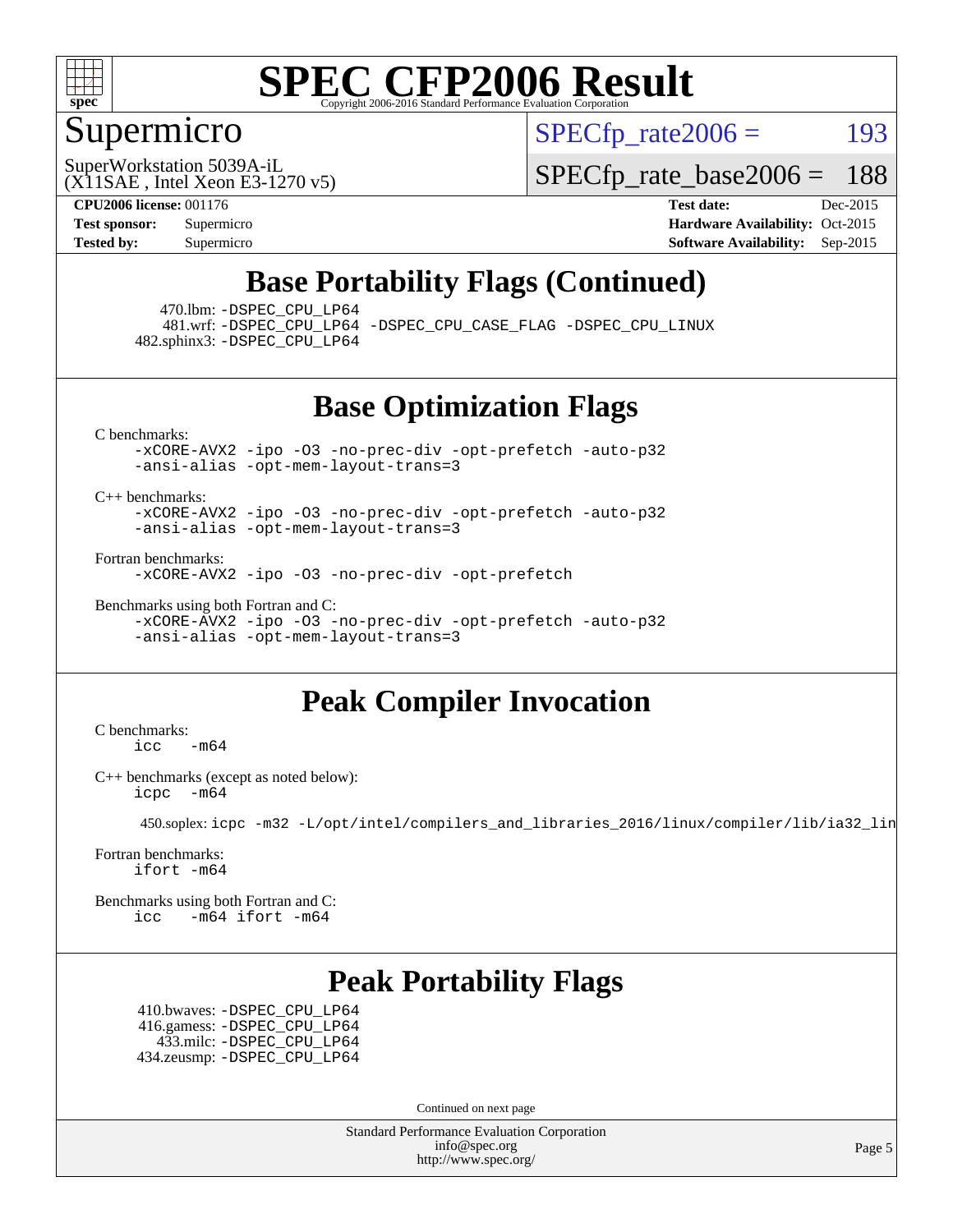

### Supermicro

 $SPECTp\_rate2006 = 193$ 

(X11SAE , Intel Xeon E3-1270 v5) SuperWorkstation 5039A-iL

[SPECfp\\_rate\\_base2006 =](http://www.spec.org/auto/cpu2006/Docs/result-fields.html#SPECfpratebase2006) 188

**[CPU2006 license:](http://www.spec.org/auto/cpu2006/Docs/result-fields.html#CPU2006license)** 001176 **[Test date:](http://www.spec.org/auto/cpu2006/Docs/result-fields.html#Testdate)** Dec-2015

| <b>Test sponsor:</b> | Supermicro |
|----------------------|------------|
| <b>Tested by:</b>    | Supermicro |

**[Hardware Availability:](http://www.spec.org/auto/cpu2006/Docs/result-fields.html#HardwareAvailability)** Oct-2015 **[Software Availability:](http://www.spec.org/auto/cpu2006/Docs/result-fields.html#SoftwareAvailability)** Sep-2015

## **[Peak Portability Flags \(Continued\)](http://www.spec.org/auto/cpu2006/Docs/result-fields.html#PeakPortabilityFlags)**

| 435.gromacs: -DSPEC_CPU_LP64 -nofor_main                       |
|----------------------------------------------------------------|
| 436.cactusADM: -DSPEC CPU LP64 -nofor main                     |
| 437.leslie3d: -DSPEC CPU LP64                                  |
| 444.namd: -DSPEC CPU LP64                                      |
| 447.dealII: -DSPEC CPU LP64                                    |
| 450.soplex: -D_FILE_OFFSET_BITS=64                             |
| 453.povray: -DSPEC_CPU_LP64                                    |
| 454.calculix: -DSPEC CPU LP64 -nofor main                      |
| 459. GemsFDTD: - DSPEC CPU LP64                                |
| 465.tonto: -DSPEC CPU LP64                                     |
| 470.1bm: -DSPEC_CPU_LP64                                       |
| 481.wrf: -DSPEC CPU LP64 -DSPEC CPU CASE FLAG -DSPEC CPU LINUX |
| 482.sphinx3: -DSPEC CPU LP64                                   |

### **[Peak Optimization Flags](http://www.spec.org/auto/cpu2006/Docs/result-fields.html#PeakOptimizationFlags)**

[C benchmarks](http://www.spec.org/auto/cpu2006/Docs/result-fields.html#Cbenchmarks):

```
 433.milc: basepeak = yes
```
 $470.$ lbm: basepeak = yes

```
482.sphinx3: basepeak = yes
```

```
C++ benchmarks:
```

```
 444.namd: -xCORE-AVX2(pass 2) -prof-gen:threadsafe(pass 1)
        -no-prec-div(pass 2)-par-num-threads=1(pass 1) -opt-mem-layout-trans=3(pass 2)
         -prof-use(pass 2) -fno-alias -auto-ilp32
447.dealII: basepeak = yes
 450.soplex: -xCORE-AVX2(pass 2) -prof-gen:threadsafe(pass 1)
         -ipo(pass 2) -O3(pass 2) -no-prec-div(pass 2)
         -par-num-threads=1(pass 1) -opt-mem-layout-trans=3(pass 2)
         -prof-use(pass 2) -opt-malloc-options=3
 453.povray: -xCORE-AVX2(pass 2) -prof-gen:threadsafe(pass 1)
         -no-prec-div(pass 2)-par-num-threads=1(pass 1) -opt-mem-layout-trans=3(pass 2)
         -prof-use(pass 2) -unroll4 -ansi-alias
```
[Fortran benchmarks](http://www.spec.org/auto/cpu2006/Docs/result-fields.html#Fortranbenchmarks):

 $410.bwaves: basepeak = yes$ 

Continued on next page

Standard Performance Evaluation Corporation [info@spec.org](mailto:info@spec.org) <http://www.spec.org/>